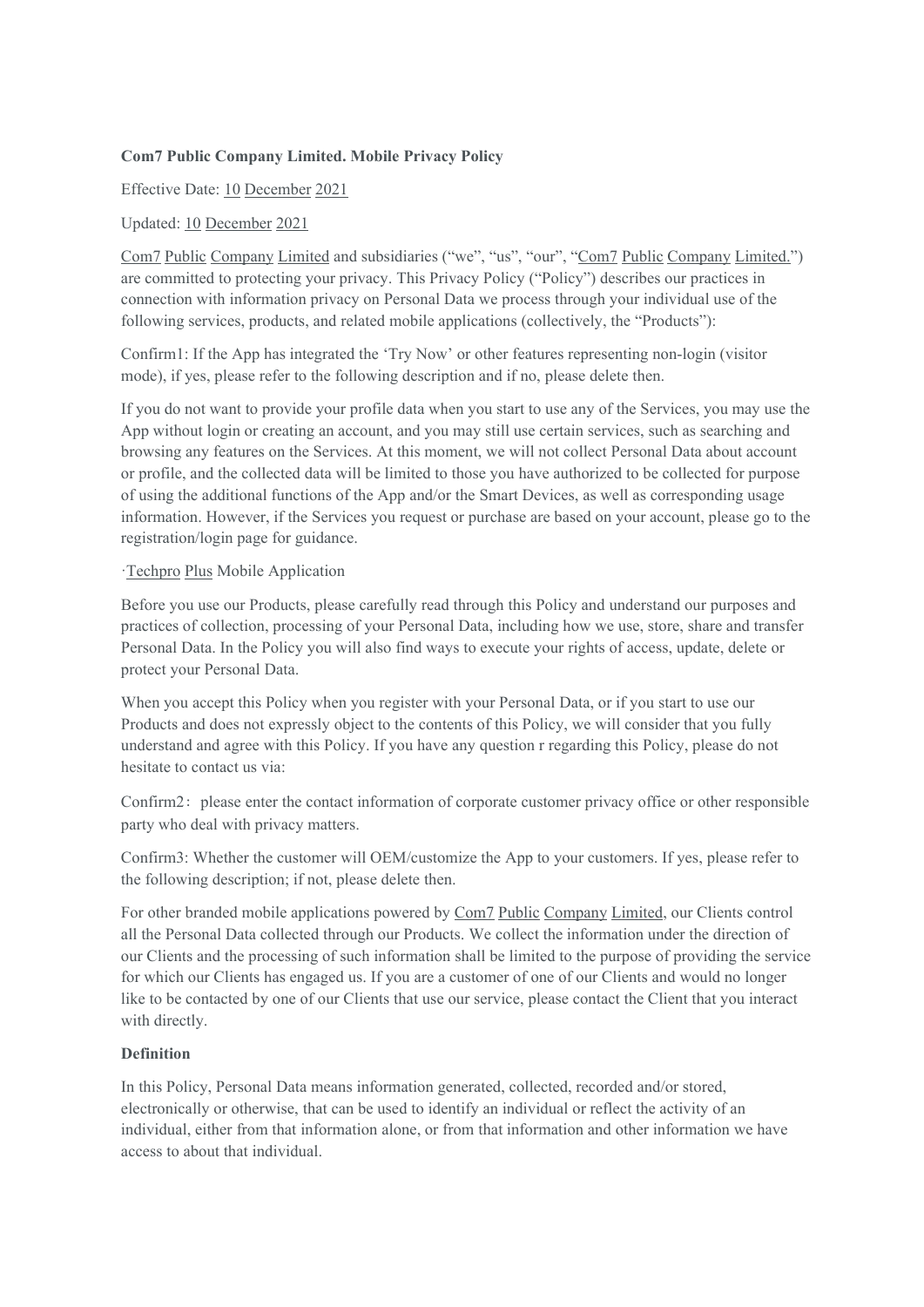Personal Sensitive Data includes personal biometric information, communication records and contents, health information, transaction information, and precise location information. When we collect Personal Sensitive Data from you, we will generate an explicit notification for your consent before we collection personal sensitive data about you.

Smart Devices refers to those computing devices produced or manufactured by hardware manufacturers, with human-machine interface and the ability to transmit data that connect wirelessly to a network, including: smart home appliances, smart wearable devices, smart air cleaning devices, etc.

Apps refers to those mobile applications developed by Com7 Public Company Limited that provide end users remote control to Smart Devices and with the ability to connect to the supplier IoT Platform.

#### **What Personal Data do we collect**

In order to provide our services to you, we will ask you to provide necessary Personal Data that is required to provide those services. If you do not provide your Personal Data, we may not be able to provide you with our products or services.

#### 1.**Information You Voluntarily Provide Us**

·Account or Profile Data: When you register an account with us, we may collect your name and contact details, such as youremail address, phone number, user name, and login credentials. During your interaction with our Products, we may further collect your nickname, profile picture, country code, language preference or time zone information into your account.

Confirm4: Determine whether the account registration/login is integrated with a third-party account system, such as WeChat or Facebook. If yes, please refer to the following description; if not, please delete then.

If you authorize login to the Products with a third party account, we will obtain from such third party your account information (such as portrait, nickname, region, gender, etc.) which may be bound with your Com7 Public Company Limited account for quick login. We will ensure compliance with applicable data protection laws and regulations, as well as agreements, policies or documentations agreed with such third party regarding sharing personal information, in processing your Personal Data.

·Feedback: When using feedback and suggestion features in our Products, we will collect your email address, mobile phone number and your feedback content to address your problems and solve device failures on a timely basis.

·Information based on additionalfunctions: In order to offer you with more convenient and higher-quality Services with optimized user experiences, we may collect and use certain information if you consent to use additional functions in the App. Please note, if you do not provide such information, you may continue to use basic Services ofthe App and connected Smart Devices, but certain features based on these additional functions may not be available. These additional functions may include:

1)Additional functions based on location information:

When you enable the location-based functions through permission settings on your mobile device, we will collect and process your location information to enable these functions, such as pairing with your Smart Devices. Also, we may collect information about your real-time precise or non-precise geolocation when you use certain Smart Devices orthe Services, such as robot cleaner and weather service.

Based on your consent, when you enable the geo-fence feature, your location information will be generated and shared with Google Maps services. Please note that Google has corresponding data protection measures, which you may refer to Google Data Protection Terms for more details: https://privacy.google.com/businesses/gdprservices/. You may reject such use of your location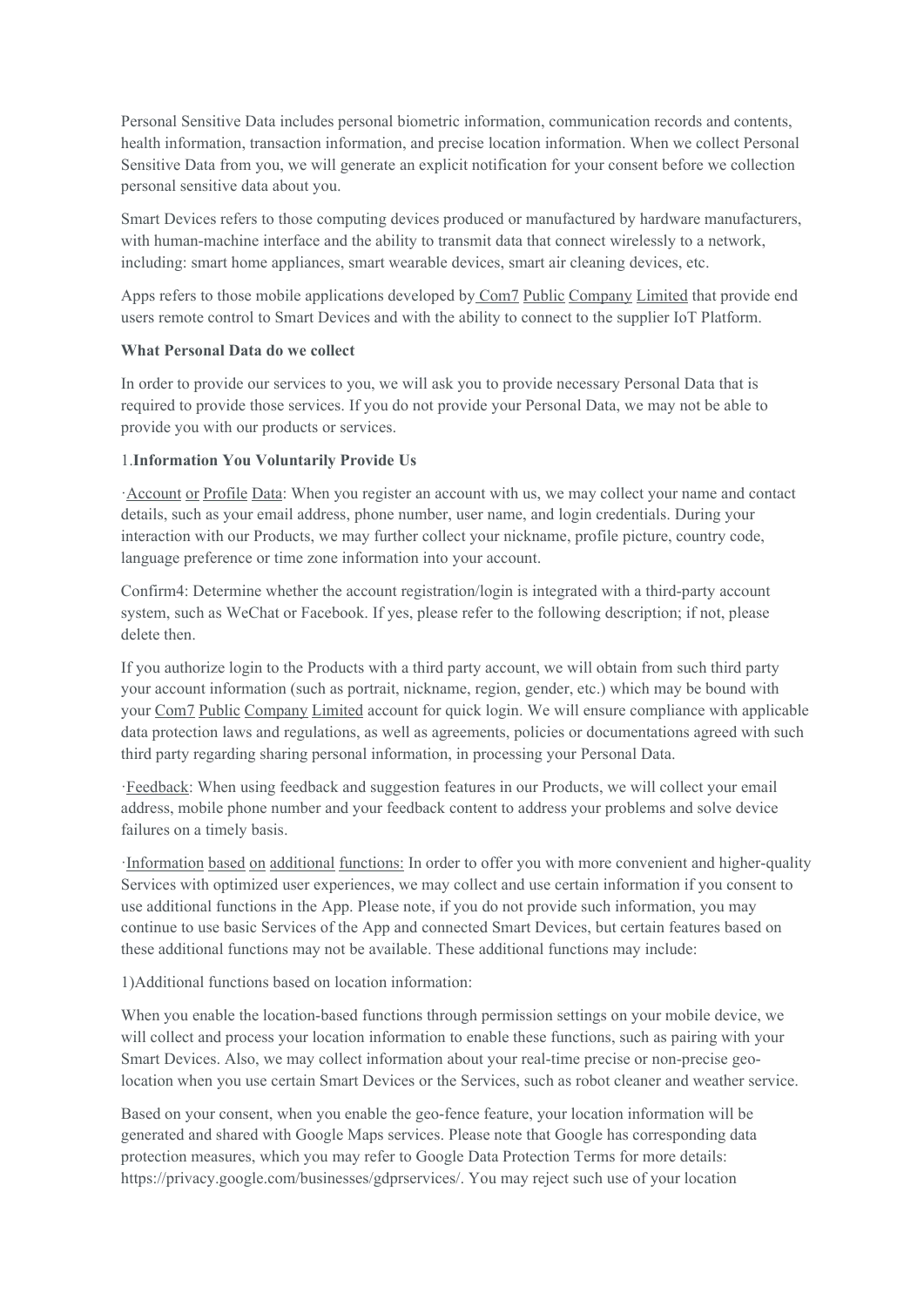information by managing the permission settings in the Services, upon which we will cease to collect and use your location information.

2)Additional services based on camera:

You may use the camera to scan the code by turning on the camera permission to pair with a Smart Device, take video, etc. Please be aware that even if you have agreed to enable the camera permission, we will only obtain information when you actively use the camera for scanning codes, video recording, etc.

3)Additional services for accessing and uploading pictures/videos based on photo albums (picture library/video library):

You can use this function to upload your photos/pictures/videos after turning on the photo album permission, so as to realize functions such as changing the avatar, reporting device usage problems by providing photo proofs, etc.. When you use the photos and other functions, we will not recognize this information; but when you report a device usage problem, we may use the photos/pictures you upload to locate your problem.

4)Additional services related to microphone-based service:

You can use the microphone to send voice information after turning on the microphone permission, such as shooting videos, waking up the voice assistant, etc. For these functions, we will collect your voice information to recognize yourcommand. Please be aware that even if you have agreed to enable the microphone permission, we will only obtain voice information through the microphone when you voluntarily activate the microphone in the App.

5)Additional services based on storage permissions:

The purpose is to ensure the stable operation of the App by utilizing the storage permission. After you give or indicate the permission to read/write your mobile device's storage, we will access pictures, files, crash log information and other necessary information from your mobile device's storage to provide you with functions, such as information publications, or record the crash log information locally.

Please note that if you turn on any permission, you authorize us to collect and use relevant personal information to provide you with corresponding Services. Once you turn off any permission, we will take it as canceling the authorization, and we will no longer continue to collect Personal Data based on the corresponding permissions, and the related functions may be terminated. However, your decision to turn off the permission will not affect the previous collection and use of information based on your authorization.

# 2.**Information We Collect Automatically**

·Device Information: When you interact with our Product, we automatically collect device information, such as the MAC address ofyour devices, IP address, wireless connectioninformation, operating system type and version, application version number, push notification identifier, log files, and mobile network information.

·Usage Data: During your interaction with our Sites and Services, we automatically collect usage data relating to visits, clicks, downloads, messages sent/received, and other usage of our Sites and Services.

·Log Information: When you use ourapp, the system and exception log may be uploaded.

Please note that one cannot identify a specific individual by using Device Information or Log Information alone. However, if these types of non-personal information, combined with other information , may be used to identify a specific individual, such non-personal information will be treated as Personal Data.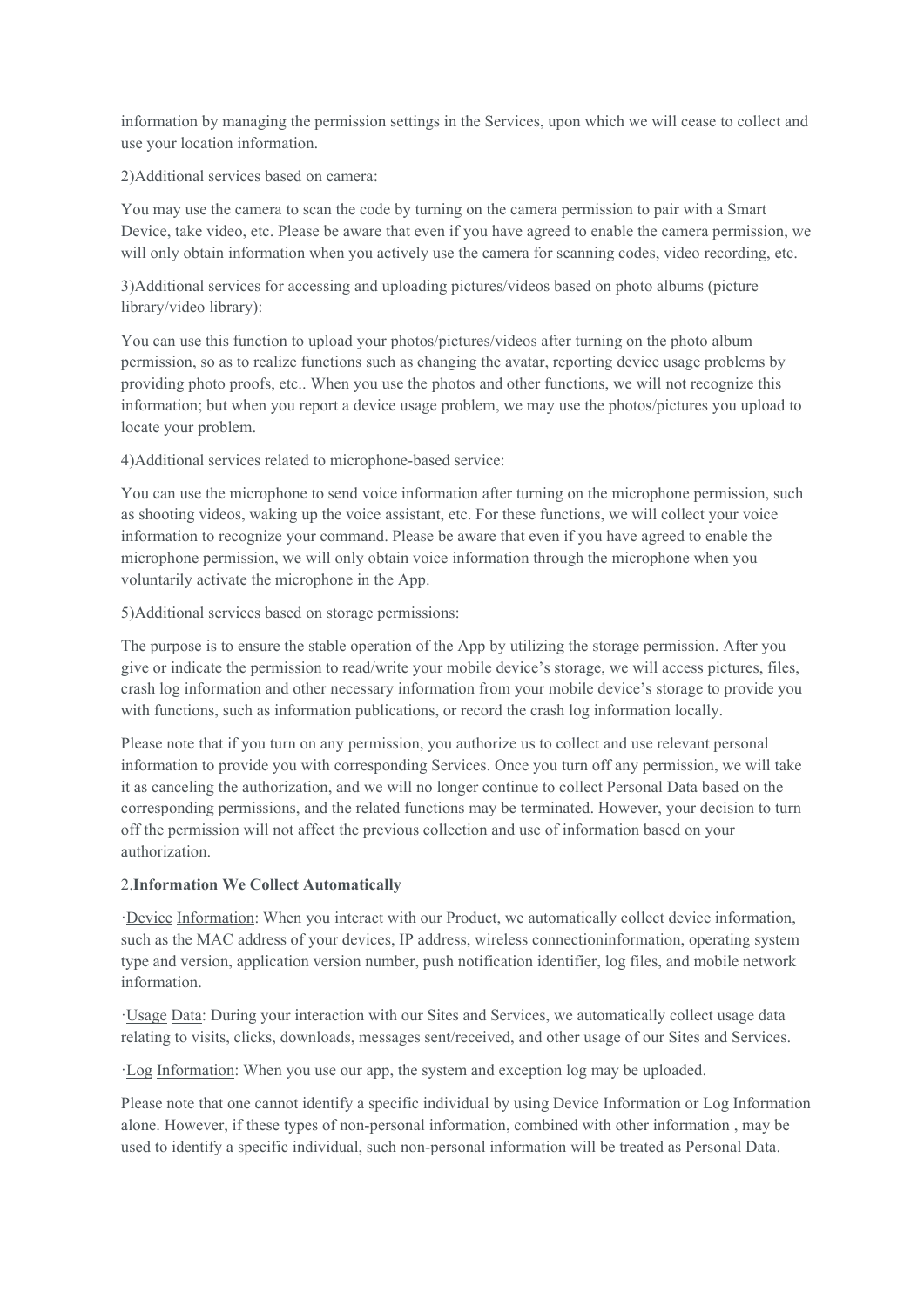Unless we have obtained your consent or unless otherwise provided by data protection laws and regulations, we will anonymize and desensitize such non-personal information.

·Location Information: When you enable location-based functions through permission settings on your mobile device, we will collect and process your location information to enable certain functions, such as pairing with your Smart Devices. Also, we may collect information about your real-time precise or non precise geo-location when you use our specific Products or Services, such as TechPro Smart Air Purifier

Based on your consent, when you enable the geo-fence feature on the Products, your location information will be generated and shared with Google Map services. Please note that Google has corresponding data protection measures, which you may refer to Google Data Protection Terms for more details: https://privacy.google.com/businesses/gdprservices/. You may reject such use of your location information by managing the permission settings in the Products, upon which we will cease to collect and use your location information.

#### 3.**Smart Devices Related Information**:

·Basic Information of Smart Devices: When you connect your Smart Devices with our Products or Services, we may collect basic information about your Smart Devices such as device name, device ID, online status, activation time, firmware version, and upgrade information.

·Information Reported by Smart Devices: Depending on the different Smart Devices you elect to connect with our Products or Services, we may collect different information reported by your Smart Devices. For example, device name, device ID, online status, activation time, firmware version, and upgrade information.

·Confirm 5.1: If the product involves sensitive personal information, such as health products, please be sure to explain it in the privacy policy. For example: smart scales or fitness trackers may report your height, weight, body fat content (BFM), Body mass index (BMI) and skeletal muscle content (SMM);

Confirm5.2 (depending on the 5.1): Whether integrated third-party health analysis functions, such as Apple Health, Google Health, etc., if so, please refer to the following description; if not, you can delete then:

Please note that when you actively agree to enter the App name and the application is connected to the Apple Health app, we will share your measurement data with Apple Health (including only your BMI, height, weight and body fat% data). The purpose of sharing data is only to measure and analyze healthrelated indicators related to you, and it will never be disclosed to other third parties. You can close at any time by managing the HealthKit settings page. Techpro Plus. The application is authorized to connect with Apple Health.

·Confirm 5.3: If the product involves sensitive personal information, such as camera products, especially with facial recognition equipment, please be sure to make relevant explanations in the privacy policy. For example, smart cameras may collect images or videos taken by them.

#### **Purposes and legal basis for processing Personal Data**

The purpose for which we may process information about you are as follows:

·Provide You Services: We process your account and profile data, device information, usage data, location information, and Smart Device related information to provide you with our Products and Services that you have requested or purchased. The legal basis for this processing is to perform our *contract* with you according to our Terms of Use.,

·Improve Our Services: We process your device information, usage data, location information and Smart Device related information to ensure the functions and safety of our Products, to develop and improve our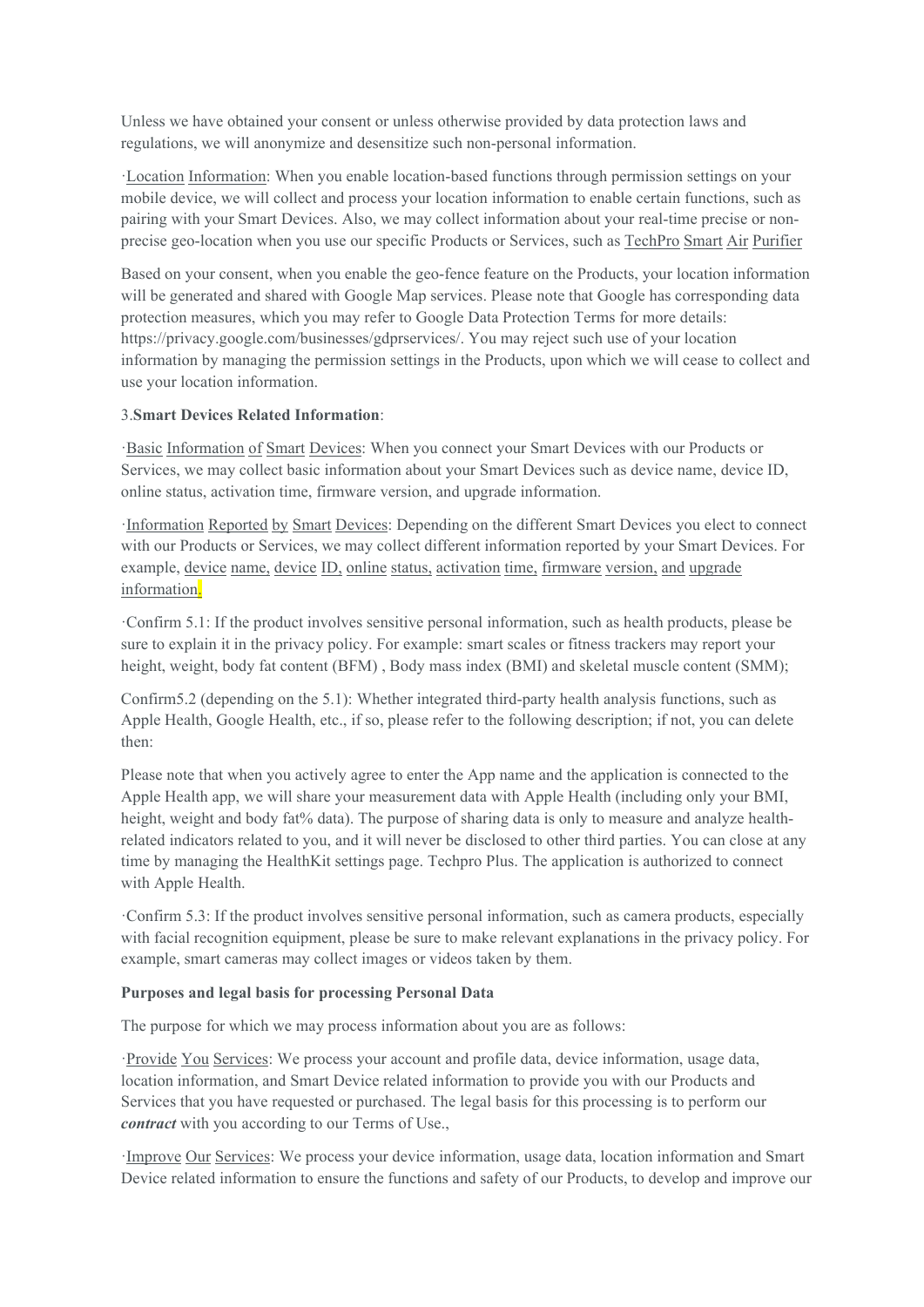Products and Services, to analyze the efficiency of our operations, and to preventand trace fraudulent or inappropriate usage. The legal basis for this processing is to perform our *contract* with you according to our Terms of Use.

·Non-marketing Communication: We process your Personal Data to send you importantinformation regarding the Services, changes to our terms, conditions, and policies and/or other administrative information. At the same time, we will also send you notifications related to the services you have purchased, such as alert services. You can check the [App Notification] in the App to manage these communications. When you decide not to enable the Notifications function, we will no longer process your information for such purpose. The legal basis for this processing is to perform our contract with you according to our Terms of Use.

·Marketing Communication: We may process your Personal Data to provide marketing and promotional materials to you on the Services. If we do so, each communication we send you will contain instructions permitting you to opt-outof receiving future communications ofthat nature. If you do not agree to sending you marketing communications, you may opt out when you enter the App, or by changing your preferences in [Privacy Settings] of the App. The legal basis for this processing is your **consent**..

·Personalization: We may process your account and profile data, usage data, device information to personalize product design and to provide you with services tailored for you, such as recommending and displaying information and advertisements regarding products suited to you, and to invite you to participate in surveys relating to your use of the Services. If you do not allow us to process your Personal Data for personalization, you may opt out when you enter the App, or by changing your preferences in [Privacy Settings] in the App. The legal basis for this processing is your **consent**.

·Legal Compliance: We may process your Personal Data aswe believe to be necessary or appropriate: (a) to comply with applicable laws and regulations; (b) to comply with legalprocess; (c) to respond to requests from public and government authorities (d) to enforce our terms and conditions; (e) to protect our operations, business and systems; (f) to protect our rights, privacy, safety or property, and/or that of other users, including you; and  $(g)$  to allow us to pursue available remedies or limit the damages that we may sustain.

If there is any change in the purposes for processing your personal data, we will inform such change to you via email and/or a prominent notice on our website of such changes of purposes, and choices you may have regarding your Personal Data.

### **Who do we Share Personal Data with?**

At Com7 Public Company Limited, we only share Personal Data in ways that we tell you about. We may share your Personal Data with the following recipients:

·To our third-party service providers who perform certain business-related functions for us, such as website hosting, data analysis, payment and credit card processing, infrastructure provision, IT services, customer support service, e-mail delivery services, and other similar services to enable them to provide services to us.

·To our customers and other business partners who provide you, directly or indirectly, with your Smart Devices, and/or networks and systems through which you access and use our Sites and Services.

·To an affiliate or other third party in the event of any reorganization, merger, sale, joint venture, assignment, transfer or other disposition of all or any portion of our business, assets or stock (including without limitation in connection with any bankruptcy or similar proceedings). In such an event, you will be notified via email and/or a prominent notice on our website of any change in ownership, incompatible new uses of your Personal Data, and choices you may have regarding your Personal Data.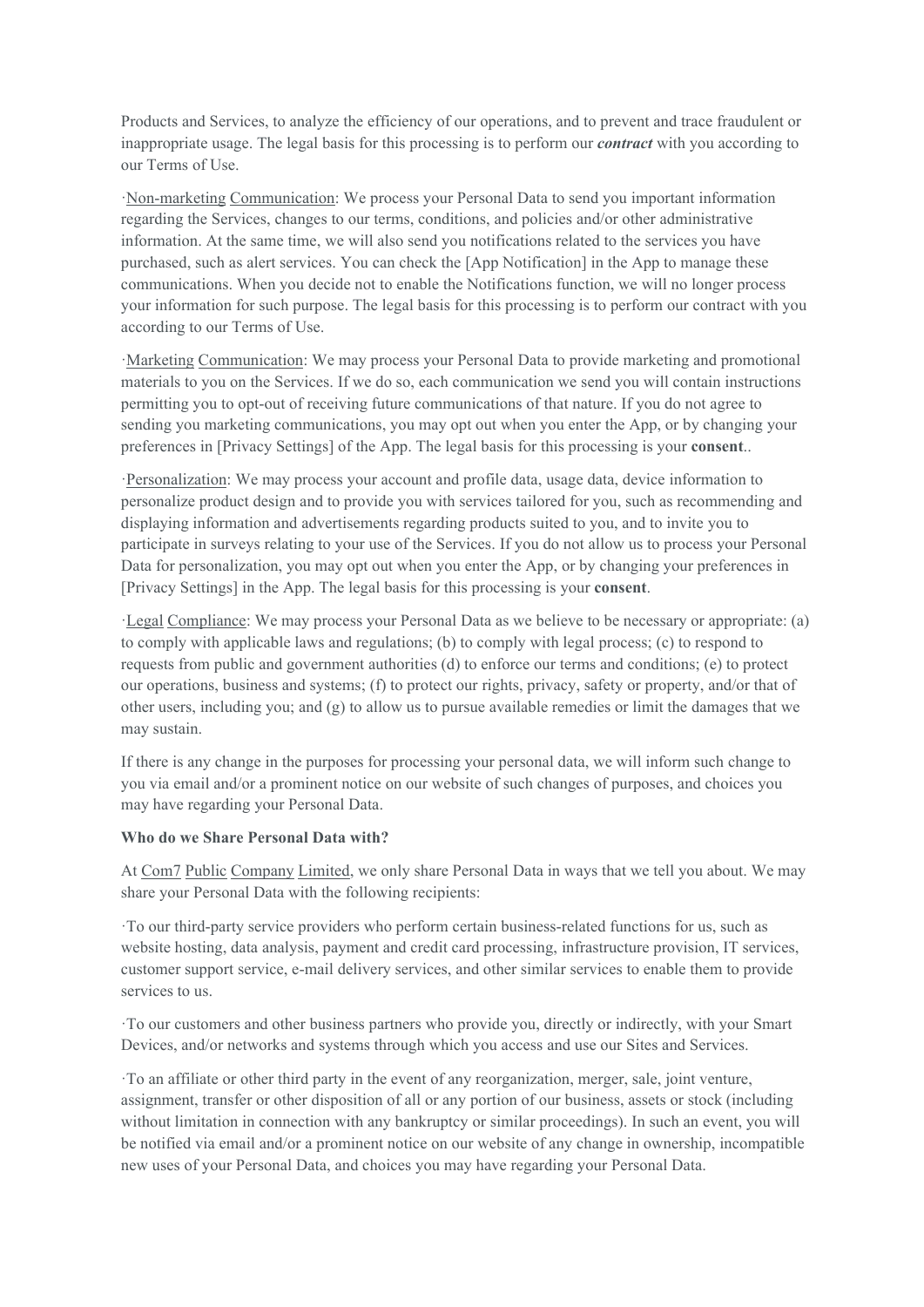·As we believe to be necessary or appropriate: (a) to comply with applicable laws and regulations; (b) to comply with legal process; (c) to respond to requests from public and government authorities, including public and government authorities outside yourcountry of residence; (d) to enforce our terms and conditions; (e) to protect our operations, business and systems; (f) to protect our rights, privacy, safety or property, and/or that of other users, including you; and (g) to allow us to pursue available remedies or limit the damages that we may sustain.

·To subsidiaries oraffiliates within our corporate family, to carry out regular business activities.

Except for the third parties described above, to third parties only with your consent.

### **International Transfer of Information Collected**

Com7 Public Company Limited will comply with applicable data localization requirements in corresponding jurisdictions with respect to storage of data. To facilitate our operation, we may transfer, store and process your Personal Data in jurisdictions other than where you live. Laws in these countries may differ from the laws applicable to your country of residence. When we do so, we will ensure that an adequate level of protection is provided for the information by using one or more of the following approaches:

lAgreement on the basis of approved EU standard contractual clauses per GDPR Art. 46. For more information, see https://ec.europa.eu/info/law/law-topic/data-protection/international-dimension-data protection/standard-contractual-clauses-scc\_en.

If you would like further detail on the safeguards we have in place, you can contact us directly as described in this Privacy Policy.

# **Your Rights Relating to Your Personal Data**

We respect your rights and control over your Personal Data. You may exercise any of the following rights:

Confirm6: please provide at least 2 approaches for individual user executing their privacy rights, for instance, via the privacy office email address; \*\*\* $\omega$ \*\*\*.com, or via the route of Feedback imbedded in the App: Me&rt;Personal Center&rt;Account and Security&rt;, etc.

You do not have to pay a fee and we will aim to respond you within 30 days. If you decide to email us, in your request, please make clear what information you would like to have changed, whether you would like to have your Personal Data deleted from our database or otherwise let us know what limitations you would like to put on our use of your Personal Data. Please note that we may ask you to verify your identity before taking further action on your request, for security purposes.

You may:

·Request access to the Personal Data that we process about you;

·Request that we correct inaccurate or incomplete Personal Data about you;

·Request deletion of Personal Data about you;

·Request restrictions, temporarily or permanently, on our processing of some or all Personal Data about you;

·Request transfer of Personal Data to you or a third party where we process the data based on your consent or a contract with you, and where our processing is automated; and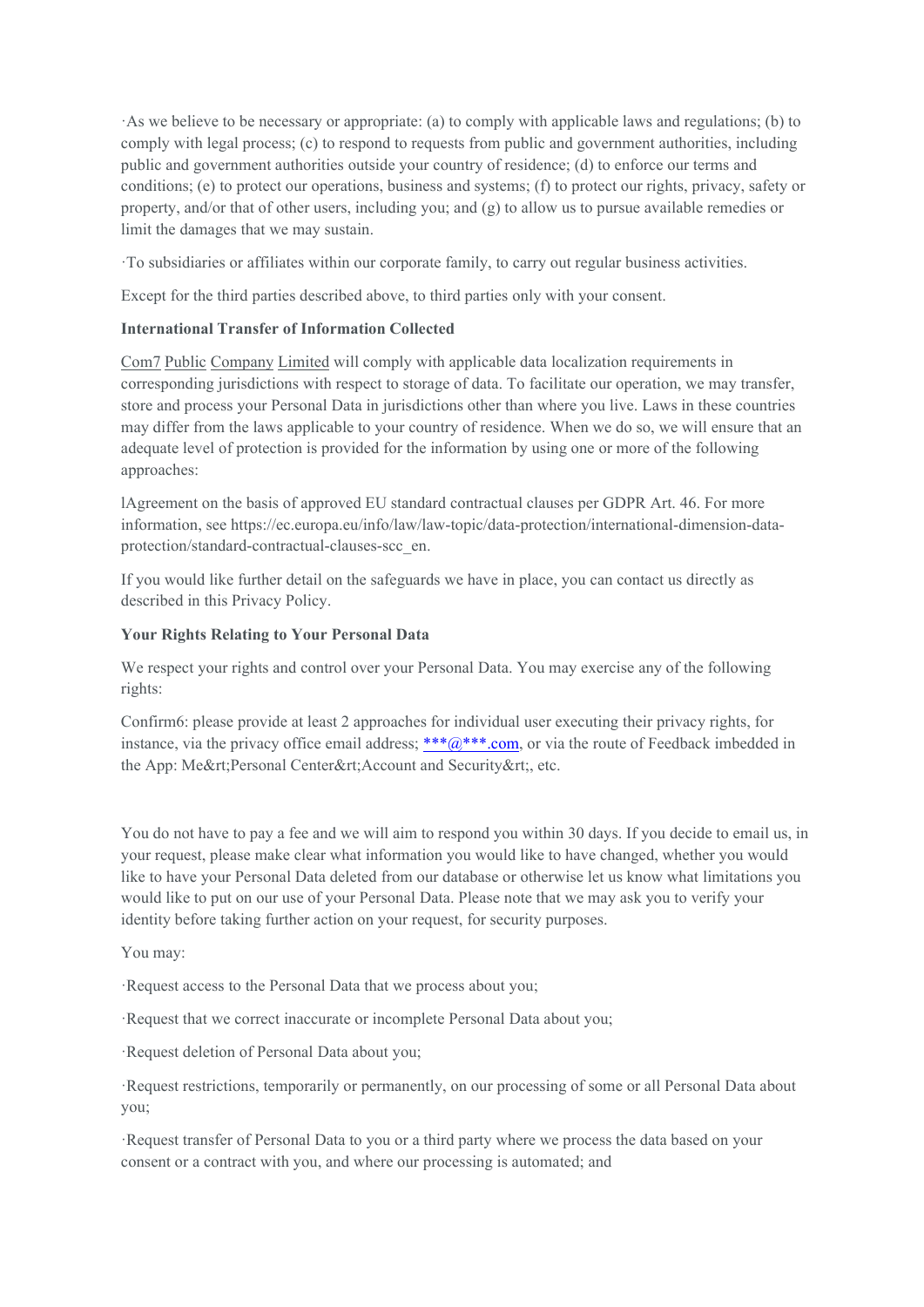·Opt-out or object to our use of Personal Data about you where our use is based on your consent or our legitimate interests.

•Withdrawal of consent: We will exercise yourprivacy right to withdraw consent through the following approaches:

1) For privacy permissions acquired through device system settings, your consent can be withdrawn by changing device permissions, including location, camera, photo album (picture library/video library), microphone, Bluetooth settings, notifications and other related functions;

2) In the marketing communications that you agree to, the information we send to you contains instructions that allow you to withdraw your consent in accordance with the "unsubscribe" method described in the information;

3) Unbind the Smart Device through the app, and the information related to the Smart Device will not be collected;

4) By using product with the visitor mode, we will not collect any personal data about you;

When you withdraw your consent or authorization, we may not be able to continue to provide you with the products orservices correspondingly. However, your withdrawal of your consent or authorization will not affect the processing of personal information based on your consent before the withdrawal.

Confirm7: if the App enables the account deletion/termination, please fill out the route in the App to delete/terminate the account.

#### **Security**

We use commercially reasonable physical, administrative, and technical safeguards to preserve the integrity and security of your Personal Data. Com7 Public Company Limited provides various security strategies to effectively ensure data security of user and device. As for device access, Com7 Public Company Limited proprietary algorithms are employed to ensure data isolation, access authentication, applying for authorization. As for data communication, communication using security algorithms and transmission encryption protocols and commercial level information encryption transmission based on dynamic keys are supported. As for data processing, strict data filtering and validation and complete data audit are applied. As for data storage, all confidential information of users will be safely encrypted for storage. If you have reason to believe that your interaction with us isno longer secure (for example, if you feel that the security of any account you might have with us has been compromised), you could immediately notify us of the problem by emailing customer support $@$ comseven.com.

### **Data Retention**

We process your Personal Data for the minimum period necessary for the purposes set out in this Privacy Policy, unless there is a specific legal requirement for us to keep the data for a longer retention period. We determine the appropriate retention period based on the amount, nature, and sensitivity of your Personal Data, and after the retention period ends, we will destruct your Personal Data. When we are unable to do so for technical reasons, we will ensure that appropriate measures are put in place to prevent any further such use of your Personal Data.

### **Children's Privacy**

Protecting the privacy of young children is especially important to us. The Services are not directed to individuals under the age of thirteen (13)(or such other age provided by applicable law in your country/region of residence), and we request that these individuals do not provide any Personal Data to us.